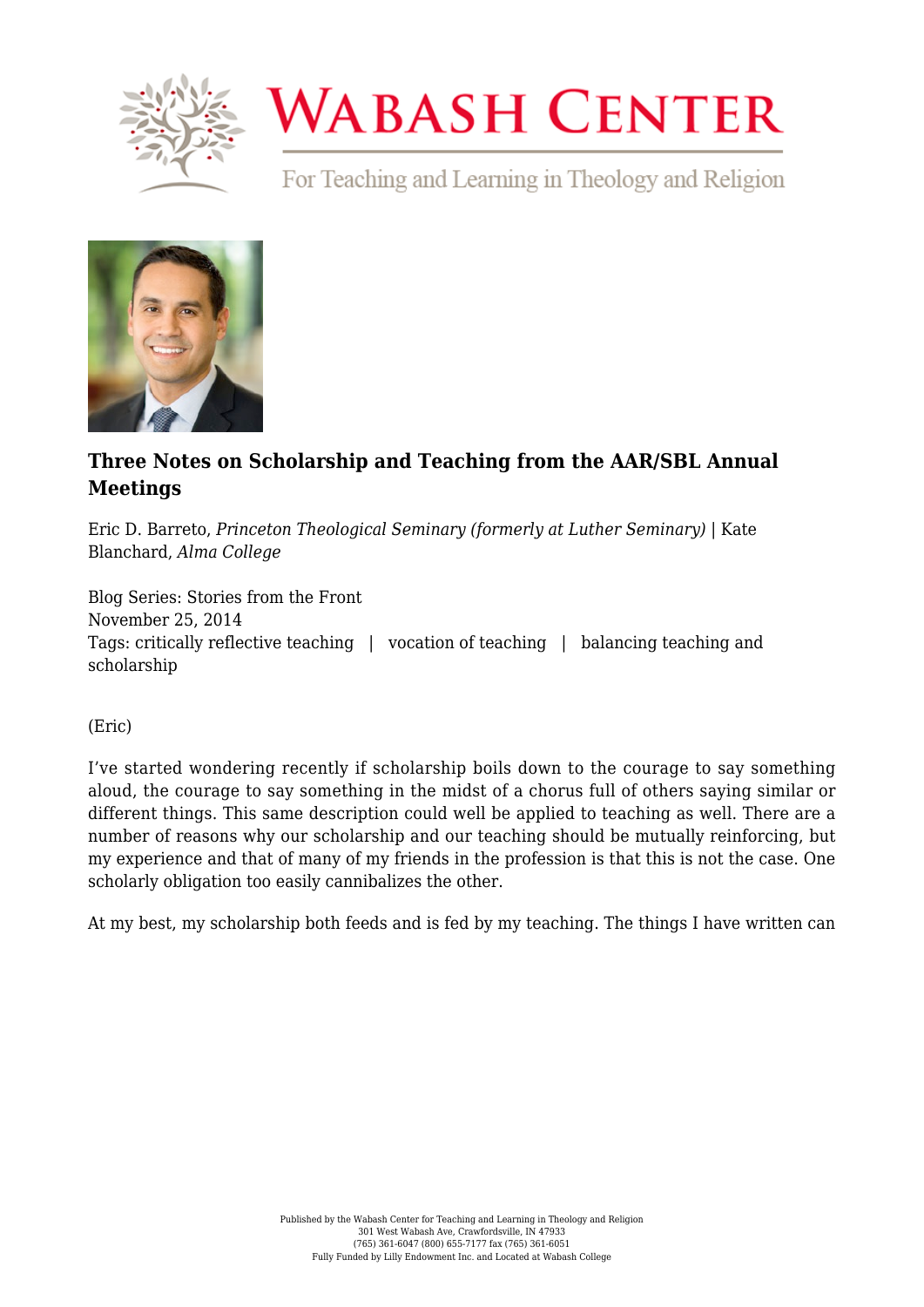

provide students a clear starting point for their study so that our class time can focus on integration and the construction of new insights. Plus, as we teachers know full well, teaching something is the best way to learn something. We also know that students can sometimes ask the right question that will send us along a path of discovery. Teaching can be that imaginative spark of the scholar. Scholarship can be that imaginative spark of the teacher. And yet many of us will find ourselves reading lofty papers full of brilliant ideas this weekend at the SBL/AAR meetings but rarely finding a way to teach this awesome stuff to our students.

I have no magical solutions to resolving this tension so many of us feel between thriving as teachers and scholars alike. But the first step may be to say (and perhaps even believe or hope against hope) that these duties of the professoriate ought not be at odds. What makes for fine teaching and scholarship alike is the boldness to say something.



### (Kate)

I have so far not been very successful at integrating research and teaching. My scholarship seems so specialized, and our Religious Studies department is so small (only 1.5 full-timers) that it seems almost too luxurious to teach what I actually study. Instead, I generally try to